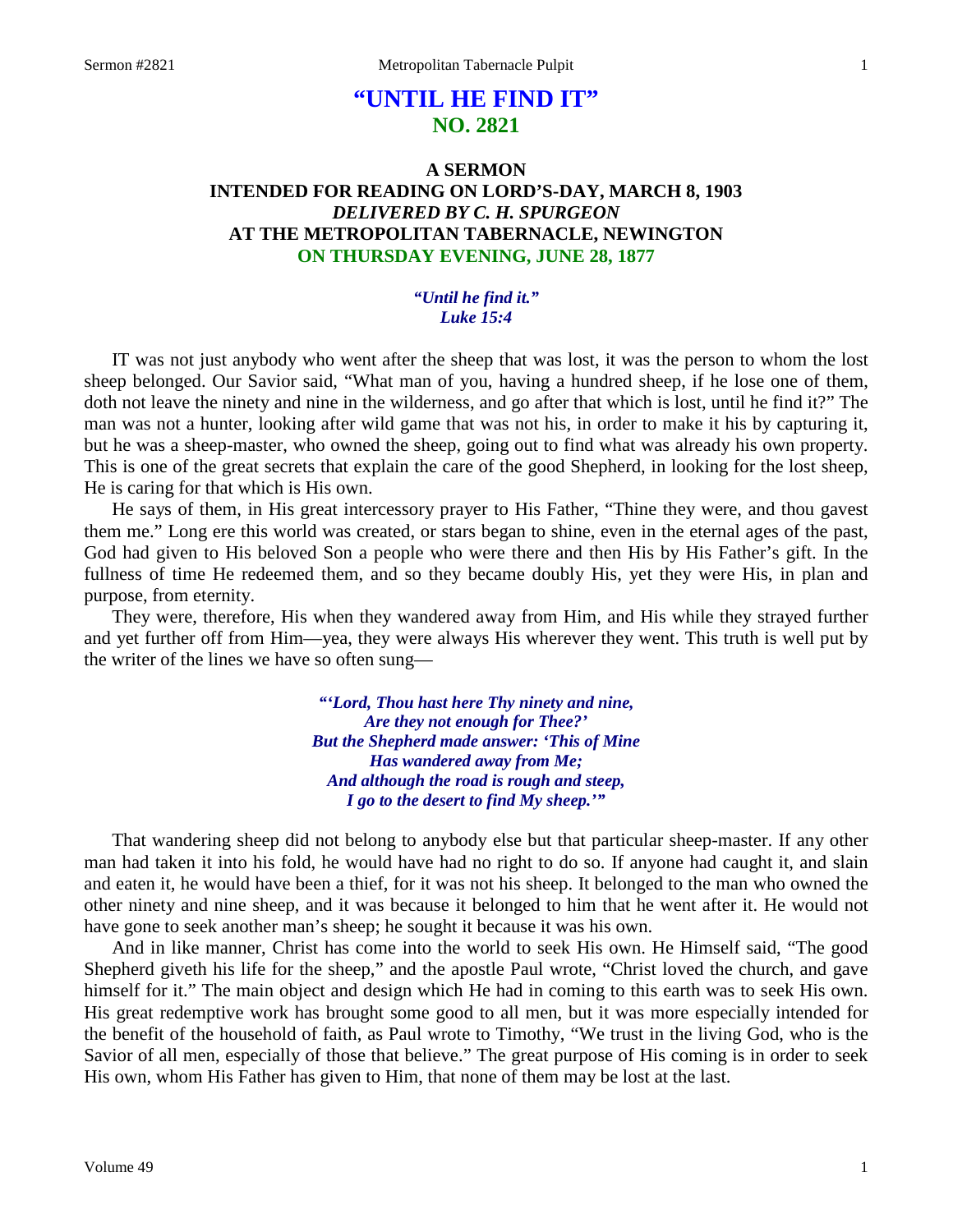Remembering this great truth, we shall now consider these four words, "Until he find it." "Until" is something like a boundary mark set up to indicate a turning point, and we shall first consider *the dark side of this "until,"* and then come over into *the bright side of it.* 

**I.** Looking first on THE DARK SIDE OF THIS "UNTIL," we will try to answer two questions, first, where is the sheep until the Shepherd finds it? Secondly, where is the Shepherd until He finds it?

First then, *where is the sheep until the Shepherd finds it?* Mark, dear friends, the pronoun in our text, "until *he* find it." It is the Shepherd who finds the lost sheep. True salvation comes to the sinner by Jesus Christ finding him. You and I, if we are very earnest in seeking the souls of others, may readily find the lost ones, for they are all around us—perhaps in our own families, possibly they nestle even in our bosoms.

We know well enough where the lost ones are, for we cannot walk the streets of London, or the lanes of country villages, without discovering them. If we ask the city missionary where we can find those that are most evidently lost, he will tell us where they live in whole colonies, he knows where any quantity of them may be found.

Now, our finding of them may be a means to an end, but it is only a means. The end must be Christ's finding them, if they are really to be saved. Otherwise, it will not be of much use for the schoolmaster to find them, though it may do them some good, and be a temporal advantage to them, it will not be much good for the blessings of civilization to find them, or for them to be lifted up out of poverty. All these processes may be useful in their measure, but as far as the eternal salvation of the lost is concerned, it all depends upon Christ finding them.

He, the unique Man, the all-glorious God, must come into contact with them through His Spirit, and claim them as His own, for until that happens, they will remain in the sad, sad state of which I am now going to speak. I like that idea of the Chinese convert, who, when he was applying for baptism and membership at San Francisco, and was asked, "How did you find Jesus?" answered, "I no find Jesus at all, He find me." It is almost unnecessary to add that he was accepted upon such a testimony.

Where, then, are lost sinners until Christ finds and saves them?

Well first, they are in a very careless state. They are here compared to sheep, partly because of their stupidity, but also because of their aptness to wander. A sheep thinks nothing of wandering, it is sport to him to have his liberty. Perhaps he enjoys himself all the more in being free from the pen, and the fold. The sheep does not think at all about the shepherd seeking him. The shepherd has wide open eyes for the sheep, but the sheep, while he is wandering, has no eye for the shepherd.

The shepherd is pursuing him, hot foot, over hill and dale, but the sheep is carelessly picking what little herbage it is able to find, thinking only of the present, and making itself as happy as it can without a thought of the future. This is still the condition of the great mass of our fellow men. Until Christ finds them, they are thoughtless, careless, indifferent about eternal things.

Oh, that they could but be led to think, for thoughtfulness is oftentimes evidence that He has found them! But they decline to think. "What shall we eat? What shall we drink? Wherewithal shall we be clothed?"—these are the questions that interest them. Their chief concern is, "to kill time," though, indeed, they have no time to lose—to hurry away the hours which are already far too fleet—this seems to be their principal occupation. Just as the sheep cannot think, and will not think, so neither will the sinner, but he will continue in his carelessness, and indifference, and brutishness, until the Savior finds him.

More than this, the sheep, until it is found by its owner, is very apt to wander further and yet further away, just as sinners go on from one sin to another. It is not the nature of sin to remain in a fixed state. Like decaying fruit, it grows more rotten, the corruption is sure to increase and spread. The man who is bad today will, to a certainty, be worse tomorrow. Every week that he lives he adds some new evil habit to all that he had before until the chain, which at first seemed but a silken cord, becomes at last an adamantine fetter, in which he is held fast so that he cannot escape.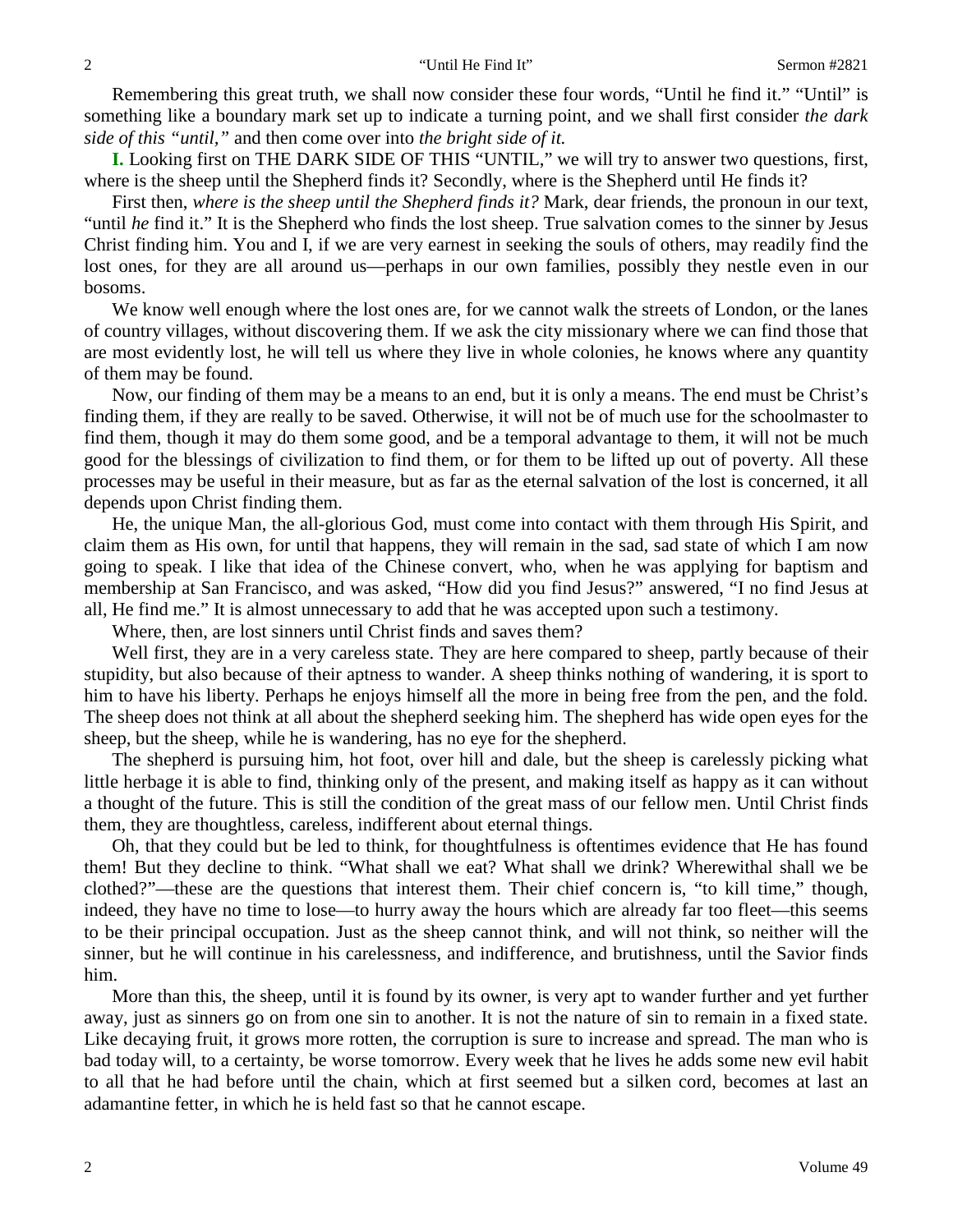Ah, brethren, it is impossible to say how far men will wander away from God! If restraining grace is not brought to bear upon them, they will certainly go to unutterable lengths of infamy and guilt. Possibly, someone who is here now is wandering further and yet further away.

My friend, let me remind you that you can do, today, what you could not have done seven years ago. You laugh now at things that would have made you shudder then, and language which made your blood run chill when you first left your mother's knee, has now become habitual with you. Ay, and certain tricks in trade, which you oftentimes condemned at the first, have now become your regular practice. Ah, yes! the wandering sheep keeps on straying further and further away, it will not come back to the fold of its own accord, but will continue to wander until the shepherd finds it.

And until then, the sheep is in a sad condition all the while. It dreams of happiness by wandering, but it finds none. A sheep is not a proper animal to run wild, it is unable to take care of itself as a great many wild creatures can do. As corn, which is but educated grass, seems to yield a harvest nowhere but where man sows it, so a sheep seems to be entirely dependent on man. If it would do well, it must be under a shepherd's care.

A sheep running wild is out of its element, it is in a condition in which it cannot flourish or be happy, and a man without God, and without Christ, cannot possibly be blessed. You may think you can do as well without God as with Him, but as soon might a lamp burn without oil, or the lungs heave in life without air—as well might you yourself attempt to live without food as for your soul to truly and really live without God.

The very best of you, if you are without Christ, are simply great ruins, like some dilapidated castle or abbey which you sometimes see, there may be enough of the ancient building remaining to let us guess what it once was, and what it might again be, if the original builder could come back and restore it to its pristine glory, but as it is, it is an utter ruin, and bat and the owl make their home there.

So is it with you if you are without Christ. Your heart is nothing but a cage of unclean birds. Your mind is full of doubts and forebodings, you are often unable to sleep because of your dread of the future, and when you come to die, then will your desolation be most evident, for away from God, you are like a fish out of the water, or like a diver under the water, cut off from the supply of air which is essential to his life. The creature cannot do without the Creator. God can be blessed without us, but we cannot be blessed without Him.

We shall realize that the wandering sheep is in a sad condition if we only think of the loss to itself through its straying away, but there is far more than that involved in its wandering. There is also, the loss to the shepherd. That is the blessed mystery underlying our Savior's words. The main loss was that of the Shepherd, it was that fact that moved Him, as the owner of the lost sheep, to seek after it until He found it. And this made Him rejoice so much when He did find it, for He could not bear the thought of losing it.

To be lost to Christ may, perhaps, seem to some of you who are careless and thoughtless, to be but a trifling matter. If the wandering sheep could have spoken, it might have said, "I do not want to belong to the shepherd. I know that he values me, and that he is seeking me because I am his, but I do not care about that." No, poor sheep, but if you had been the shepherd, you would have cared, and poor sinner, if you did but know even a little of what Christ feels, you also would begin to care about your own soul.

Oh, it is such joy, such bliss as I cannot describe, for anyone to be able to say, "The Lord is my Shepherd; I shall not want." It brings tears to my eyes even as I repeat those familiar words, and meditate upon their meaning.

What a blessing it is to belong to Jesus! I do not know a sweeter song than this, "My Beloved is mine, and I am his." To belong to Jesus, to be one of the sheep in His flock, to know that He is my Shepherd, and that I follow Him because I recognize His voice, oh, this is heaven upon earth, this is the beginning of the joy of heaven itself!

I wish all of you knew it, but alas! many of you are like the sheep that was lost to the shepherd. If he counted up the ninety and nine, and rejoiced that they were safe, yet he heaved a sigh as he said, "I have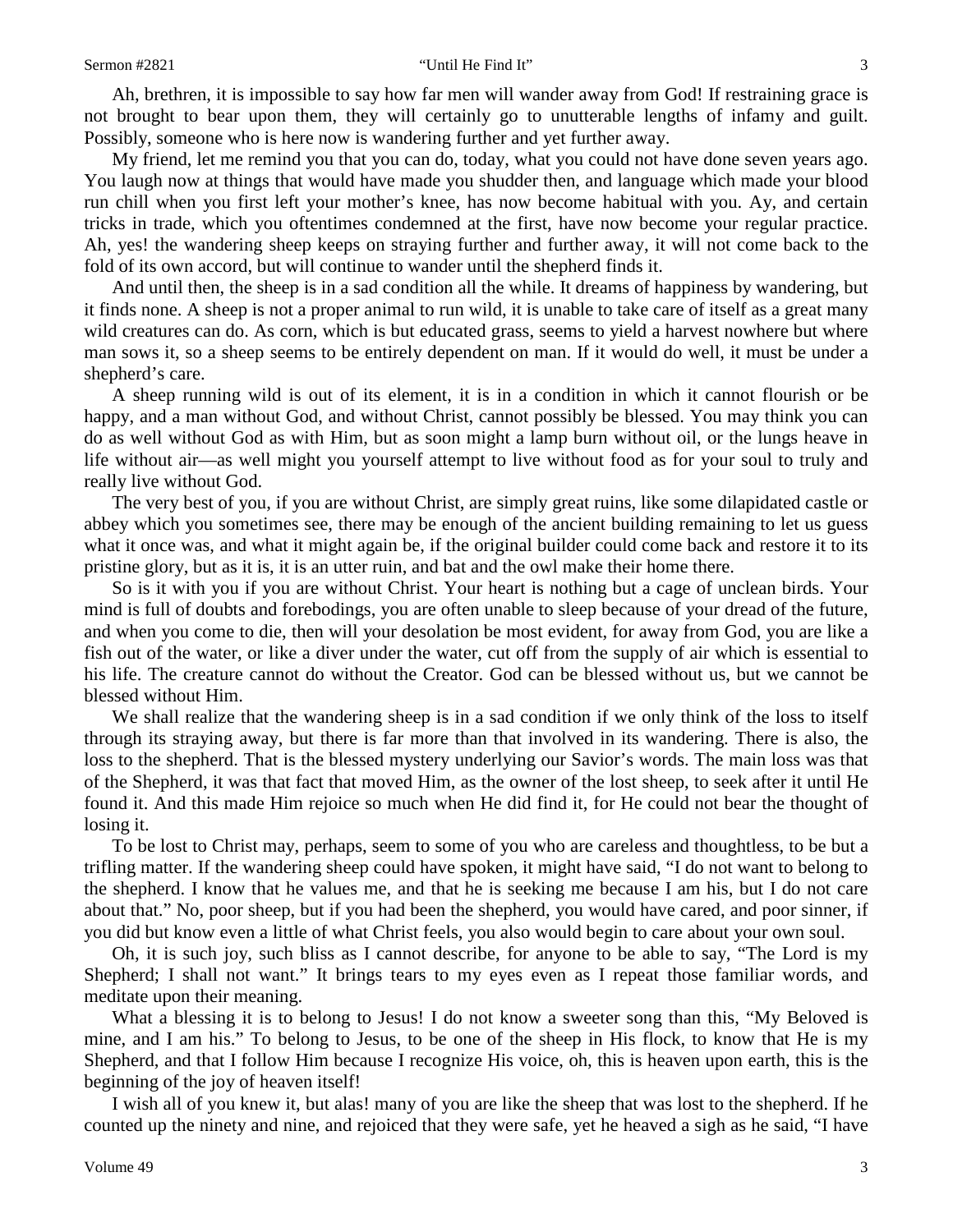lost one sheep out of my hundred," and he could not bear the thought of losing even one of them. In the same way, some of you are, as yet, lost to Christ, and lost to the great Father who is in heaven, and that is very sad.

There was also another sad thing, namely, that the sheep was in constant danger. It was away from its natural protector, it was subject to weariness, and drought, and hunger, and disease, and it was in continual danger from the wolf. It might die for want of care. It would, certainly, at last, perish altogether, and be rent by the foul creatures that would feast upon its carcass.

In like manner, a sinner without a Savior is always in danger—as I have already shown you, in danger of still worse sin, in danger of death, in danger from the devil, in danger of "everlasting destruction from the presence of the Lord, and from the glory of his power." Oh, the terrible danger of every unregenerate man!

If I see a child almost run over in the street, it seems to curdle my blood, does it not have a similar effect upon you? When you see a man knocked down in the road, even though he gets up, and walks away, you feel troubled lest he should be hurt.

Do you feel like that when you think about the souls of men that are in a far more terrible danger—in jeopardy of the wrath of God, which abides upon them even now, and which will abide upon them forever in that dread place of torment, "where their worm dieth not, and the fire is not quenched"? Pity the poor sheep until the shepherd finds it, for its condition is most sad, and poor unconverted sinner, we would also pity you until the Savior finds you, for your state is terribly sad too.

Now I turn to the second question—*Where is the Shepherd until He finds the wandering sheep?* Ah, brethren and sisters, you know well enough where He is! He is seeking His sheep which is lost, and He will keep on seeking until He finds it. He is very skillful in following the tracks of the wanderer, just as some shepherds seem to be able to track their sheep almost as a bloodhound will follow a trail.

It is wonderful how Christ follows the track of some people. I have known them go from place to place, yet the good Shepherd has never been far away from them. When they were children, He sought them in the hymns they learned, in their teachers' earnest admonitions, in their mother's entreaties and their father's prayers.

When they became young men and young women, and shook off their former instructors, the good Shepherd still followed them by many a helpful book, and many a holy remembrance which they could not shake off. When they went into business, and neglected the Sabbath, and forsook the house of God, the good Shepherd still tracked them by affliction, by Christian neighbors, by the very sound of the church bell, by the death of old companions, and in a hundred ways.

It may be that some have gone off to America, or Canada, in the hope of escaping from the influences of religion, but it was no use. You remember the backwoodsman who had begun to make a log hut, and had not finished his house before up rode a Methodist minister with his saddlebags, and with an oath the settler said, "Why, I have moved a dozen times to get away from you fellows, and wherever I move to, one of you is sure to come to me." "Yes," said the good man, "and wherever you go, you will find us. If you go to heaven, you will find us there, and if you go to hell," he added, "I am afraid that you will find some Methodist preachers even there. You had better cave in, for we shall always be after you."

If you are really one of Christ's sheep, something of this sort will happen to you, and wherever you may wander, you will find Christ is still after you. If you go to the uttermost parts of the earth, He will follow you. If you land at some far distant port, where you think you may indulge without restraint in vice, even there the divine love of Christ will pursue you.

I know one, who now preaches the Gospel, who was on board a ship at Shanghai, and that very night, a prayer meeting was being held in the College on his behalf, as his brother was one of our students, and while they were praying, the Lord struck him down, turned him from his sins almost without any visible instrument, and he returned home, and confessed his faith in Christ. The Lord Jesus is well acquainted with sinners' tracks, and He will pursue them until He finds them.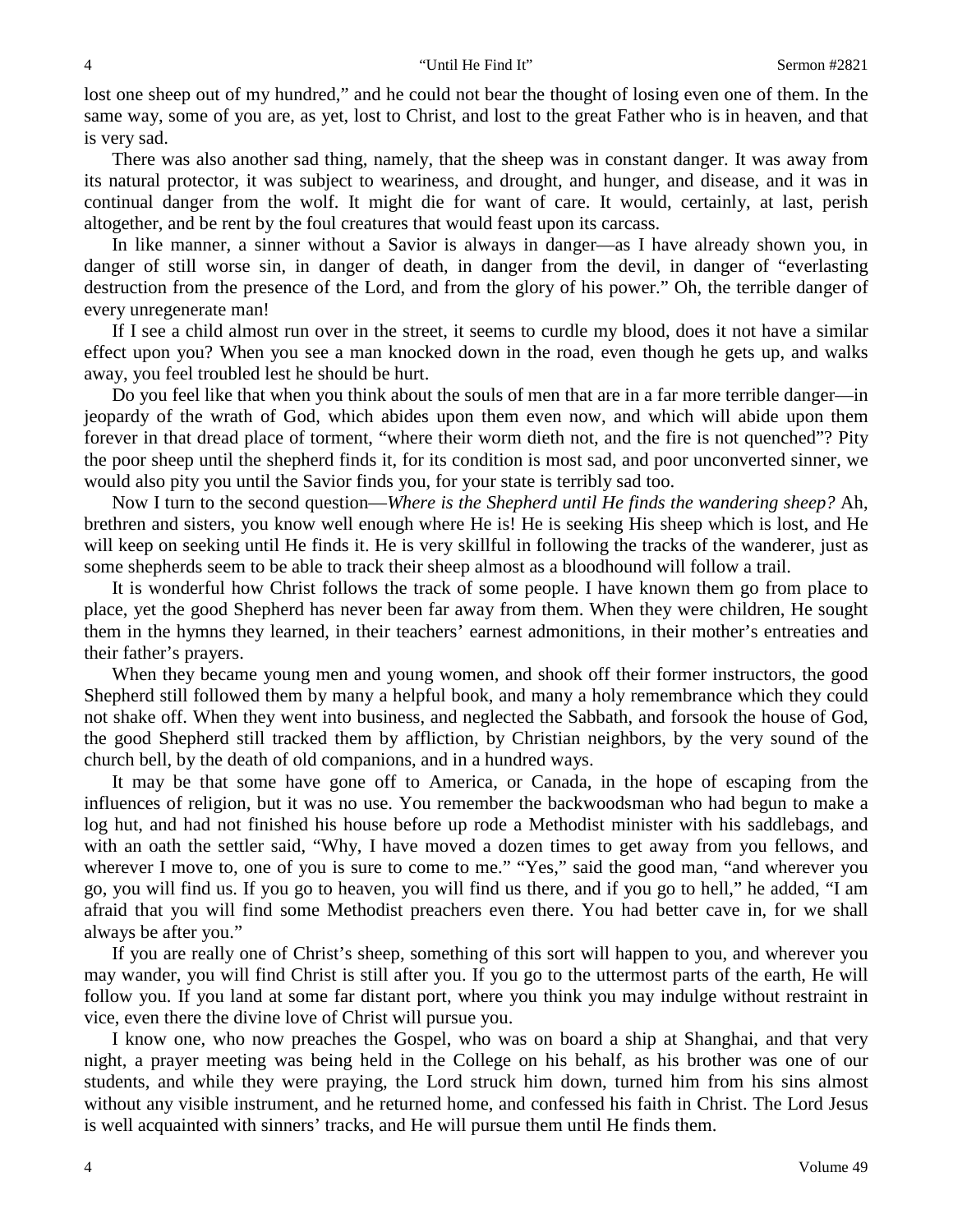Notice what blessed perseverance the good Shepherd manifests, "Until he find it." There is the wandering sheep, toiling up that steep hill, so up that hill goes the Shepherd. Why does He climb like that? Because the sheep has gone that way, and He must follow it till He finds it. Now it has gone down the other side, and across that green morass where, if a man should slip, he might sink and lose his life. Ay, but the good Shepherd will go after that wandering one till he finds it.

Day after day, from the rising to the setting of the sun, and all through the night, nothing can stay the Shepherd's feet until He has His sheep that was lost, safe upon His shoulders. How blessed is the perseverance of the Savior that He will not take our rejection as a final refusal, but still gives us fresh proclamations and invitations of grace!

Again and again He sends out His servants to bid the sinner come to the Gospel feast, not only on the Sabbath, but on week days as well, the voice of Wisdom cries aloud, "Turn in hither, and feast upon the bounteous provision of redeeming love." There are none so persevering as Christ is, "He shall not fail nor be discouraged," but shall press on in His earnest search for His lost sheep until He finds it.

A man who is seeking lost sheep, must display great wisdom, because it is very difficult to find the tracks of the sheep, and the divine wisdom, which was displayed when some of us were brought to God, will cause us everlasting wonderment. It is a marvelous thing that sometimes a man's sin, though it looks as though it must damn him, has been part of the very means by which he has obtained salvation.

I knew one, who never recollected having told a lie until, upon a certain occasion, he was caught unawares, and said what was untrue, and then he was covered with such shame and confusion of face that he saw all his boasted self-righteousness melt away, and he went and humbled himself before God, and so found peace and pardon.

Some have allied themselves to evil companions, who seemed likely to lead them further into sin, yet before long, those very companions have been converted, and have been the means of leading them to the Savior. Christ will have His sheep, somehow or other. By hook or by crook, He will lay hold of them, and if they will not be brought in one way, they shall be in another.

Some have been found by Him in the darkest dens of infamy, His all-piercing eyes have been able to see them even there. Some have been won by gentleness and kindness, and others by terror and distress, but in one way or another, with wondrous perseverance, Jesus seeks the lost until He finds them, and He will never give up the search until the last of His wandering sheep is brought back to the fold.

Where is the good Shepherd until He finds His sheep? Why, He is in a state of discontent, with yearning heart and troubled brow. If you say to Him, "Good Shepherd, why did You not go home to Your Father when first the Jews sought to stone You? Why did you not ascend in splendor from amidst the ungodly throng?" He will tell you that He could not give up seeking His sheep till He found them by redemption, and that now He must still continue yearning over sinners until He finds them.

Do you not sympathize with Him in this feeling? If you are a true follower of the Lord Jesus Christ, you cannot be at ease while souls are being lost. I fear that it would not matter in the least to some professors whether a whole nation was lost or saved. They would be just as comfortable, whatever happened, but they who have the spirit of Christ, and are in sympathy with Him, have bowels of compassion, so that the loss of any one sinner fills them with dismay, and the penitence of any one sinner makes their heart rejoice with exceeding joy. May we always cultivate that spirit!

**II.** But now I must turn to THE BRIGHT SIDE OF THAT LANDMARK, "UNTIL."

I am going to ask the same questions as before, but will put the second first, and the first second.

First then, *where is the Shepherd when He finds His sheep?* I can answer this question, for I remember where He was when He found me. The first sight I had of Him was a very vivid one. Where was He then? Well, He was just where I was. The sheep and the Shepherd stood together, but Christ was where I ought to have been by reason of my sin. Christ was accursed because I was cursed by my sin. Christ was made sin because I was a sinner, that I might be made the righteousness of God in Him.

Oh, what a sight was that—Christ in my place! I have preached about it many years, yet it always makes me wonder just as it did at the first. What an overwhelming thought it seemed, and yet how full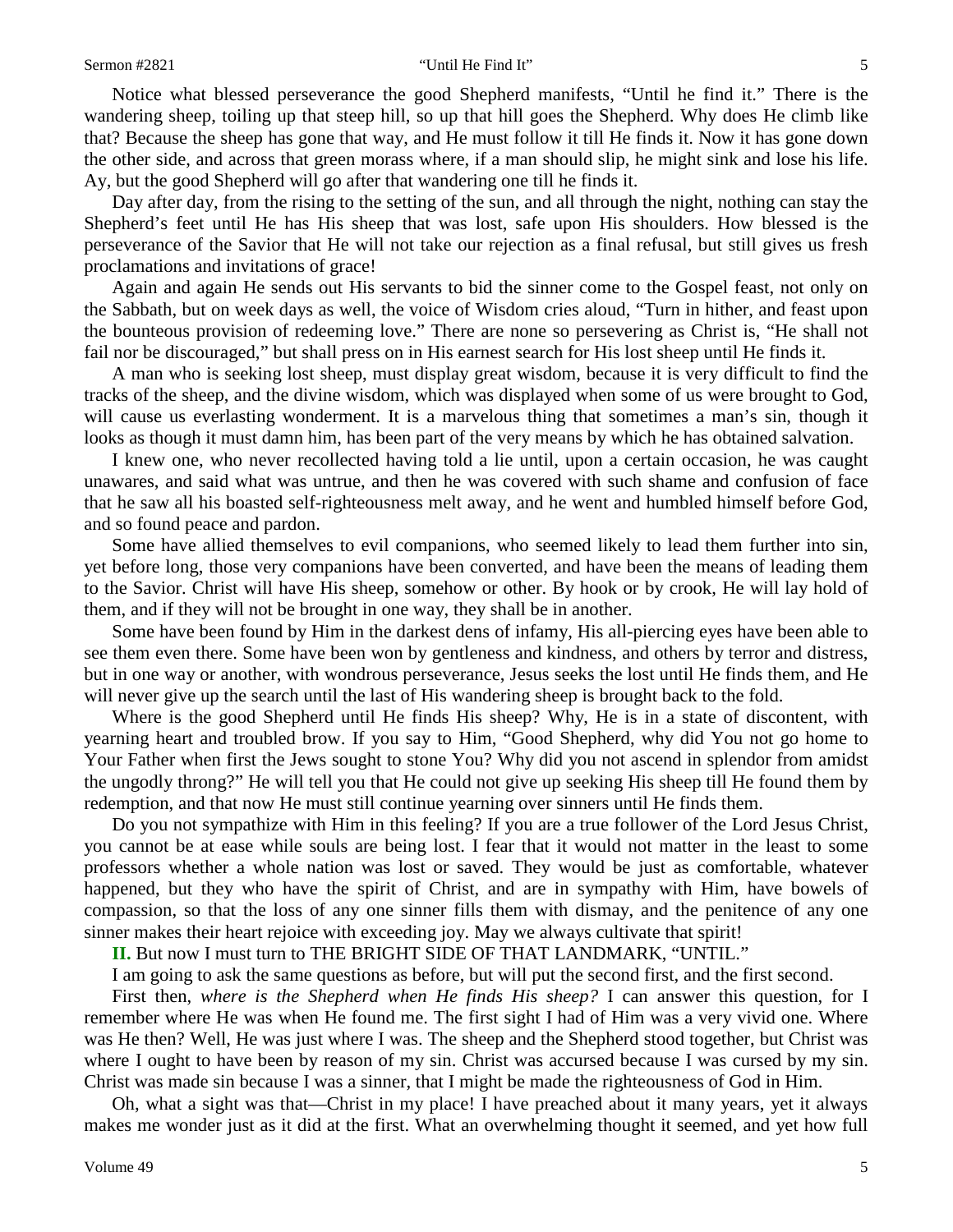of joy! O poor soul, if you would have a true sight of Christ, see Him suffering, dying, forsaken of His God, and full of agony because the chastisement of your peace was upon Him!

The Shepherd was also standing over the lost sheep—not merely near it, but looking down upon it. How pleased, how delighted, He was to have found His sheep which was lost! Well do I remember when I saw my Lord looking down upon me with eyes of unspeakable love. I could hardly believe He ever could have loved me so, it seemed to be almost incredible. What could He see in me to love—a poor sheep, with torn fleece, footsore and weary, and not worth the trouble He had taken to find me?

When a queen picks up a pin, it is nothing in comparison with Christ taking me up and caring for me. For some great emperor to fall in love with a milkmaid, may not be anything wonderful, for she may have as sweet a face as ever graced any empress, but as for us sinners, there is no beauty in us that Christ should desire us! By nature, we were full of defilement, and by practice too, we became even worse, yet Jesus loved us, and as a shepherd rejoices over the wandering sheep that he finds, and brings home, or as a father rejoices over his lost child whom he has found, or as a young man rejoices over his bride, so did the Lord Jesus rejoice over us when He found us.

> *"And all through the mountains, thunder-riven, And up from the rocky steep, There arose a cry to the gate of heaven, 'Rejoice! I have found My sheep!' And the angels echoed around the throne, 'Rejoice, for the Lord brings back His own!'"*

We also saw Him, at that time, as bearing the marks of the toil and travail which He had endured on our behalf. There are the tokens, on the shepherd's face, and on the shepherd's hands, and on the shepherd's garments, of the rough way that he has trodden. If the sheep could but know, it might read, in the very look of him, the price that he had to pay for its recovery, and so, dear friends, was it with us when Jesus saved us.

We looked up, and saw Him with His face bestained with the spittle of men, His head encircled by the crown of thorns, His body covered with the bloody sweat, and His hands, and feet, and side all pierced, and as we looked, we loved Him because He had first loved us, and loved us so wondrously.

One thing more about the good Shepherd when He found the lost sheep, He was grasping it, for I guarantee you that there was not a moment between His getting near it and His grasping it. "No, no," He seemed to say, "you will not get away from me again, I have caught you, and I will hold you fast."

Do we not remember the grip that He gave us when He first found us? We were apprehended by Him whom we now have apprehended, we were held fast by Him whom now we hold fast by faith and love. We felt then as if a strange power had seized us—not that we resisted it, for we rejoiced in it, we were led, with full consent, against our own will—that is, against our old will, but with a new will, which we felt put within us by that blessed hand which had laid hold of us, and which would not let us go.

But *where was the sheep when the good Shepherd found it?* Why there was but an instant, and the sheep was on the shoulders of the Shepherd, and what does that indicate but that when Christ finds me, then He bears me, and all that is upon me, upon His shoulders—all my diseases, and all my sin, and all my sorrows, are laid upon Him. We rightly sing—

#### *"I lay my sins on Jesus;"*

but I think we ought also to sing—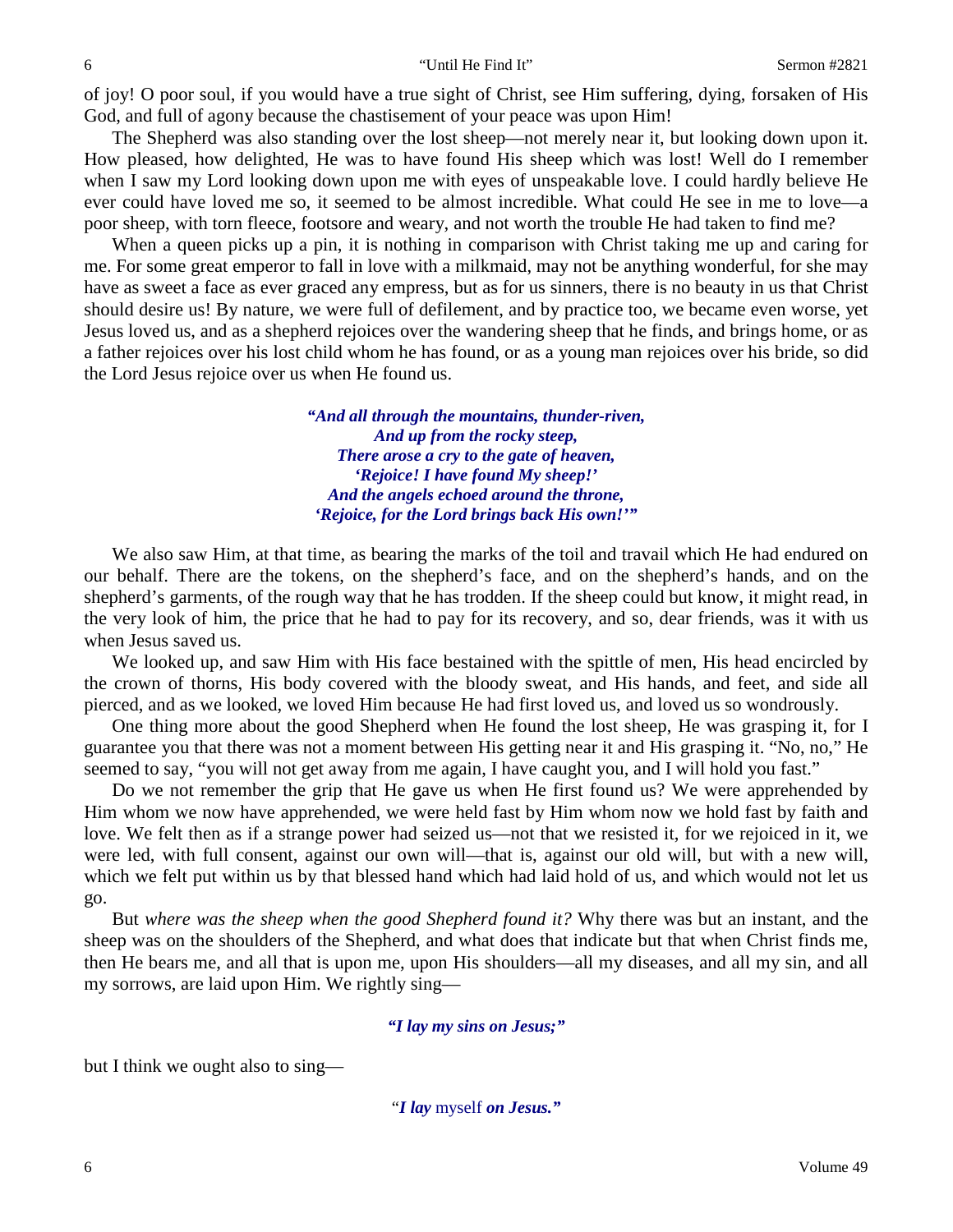#### Sermon #2821 "Until He Find It" 7

All that I am, and all that I have, all is there. Of Benjamin, Moses said, "The LORD shall cover him all the day long, and he shall dwell between his shoulders." That is where we are, between the shoulders of the Divine Shepherd of souls, Christ underneath us bearing all our weight—the weight of sin, the weight of sorrow, and doubt, and fear, and care, and whatever else there may be upon us.

What about the sheep now? Well, it is resting—not as it will rest, by and by, when it will lie in the Shepherd's bosom in yet sweeter fellowship, but even now it is resting, it has not to carry itself back to the fold. It is a long way, but neither the Shepherd nor the sheep will get weary. It is a toilsome way, full of dangers, but those toils and dangers are for the Shepherd rather than for the sheep. We are right in singing—

### *"'Safe in the arms of Jesus,'"*

for now that He has found us, we are under His protection. No wolf can come near us now, or if he did, he would be quite unable to hurt us. The sheep that is found is perfectly secure in the good Shepherd's grip. It could not stray away even if it would, if it struggled to get free, He would grip it all the more firmly. So, beloved, it was with us, when Christ took us on His shoulders, He held us fast, and He will not let us go.

On whose shoulders was the sheep? It was on the shoulders of the rejoicing one who had found it, and you and I belong to the Christ who is glad to find us. I wonder which was the happier of the two, in the feast, when the younger son came home—the son or the father? I think the father was, and certainly, of the shepherd and the sheep, the shepherd was the happier, and yet the sheep, in being found, must have participated in the shepherd's joy.

Do you not remember how, when you were saved, you nestled down under the wings of the Eternal? I love to see the little chicks beneath the feathers of the hen, peeping out with such sweet contentment, and a sense of perfect security, expressed in their twinkling eyes. Had they been away from their mother's wings, they would have been affrighted, but under their mother's protection, they did not seem at all alarmed.

So have I cowered down beneath the wings of God, trusting to that blessed promise, "He shall cover thee with his feathers, and under his wings shalt thou trust." O beloved, it is a blessed thing to know that we are held in the grip of a strong Christ, with great joy in His heart which is the proof of the value that He sets upon us, and the love which He bears towards us!

So you see that there is a great deal in these four words, "until he find it." Where are you now, my friend? Are you still lost? What a joy it is to think that the good Shepherd is still seeking lost sheep! But if you have seen Christ near you, oh, that you may, by His grace, this very hour, be caught up by His pierced hand, and laid upon His everlasting shoulders, and so be carried to the heavenly fold! The Lord grant it!

This is what you need, and what you must have if you are really to be saved. You must be "saved in the Lord," Christ Jesus must save you, it must be by His blessed hand and His almighty power that you must be rescued from danger, and saved from going down to the pit. May He soon find all of you who are lost, and carry you on His shoulders all the way to the eternal fold above, for His dear names sake! Amen.

# **EXPOSITION BY C. H. SPURGEON**

### *JOHN 17*

**Verse 1.** *These words spake Jesus, and lifted up his eyes to heaven, and said, Father, the hour is come;*

That tremendous hour which was the very hinge of history—that hour in which He must suffer, and bleed, and die, to pay the ransom price for His people, "Father, the hour is come;"—

**1.** *Glorify thy Son, that thy Son also may glorify thee:*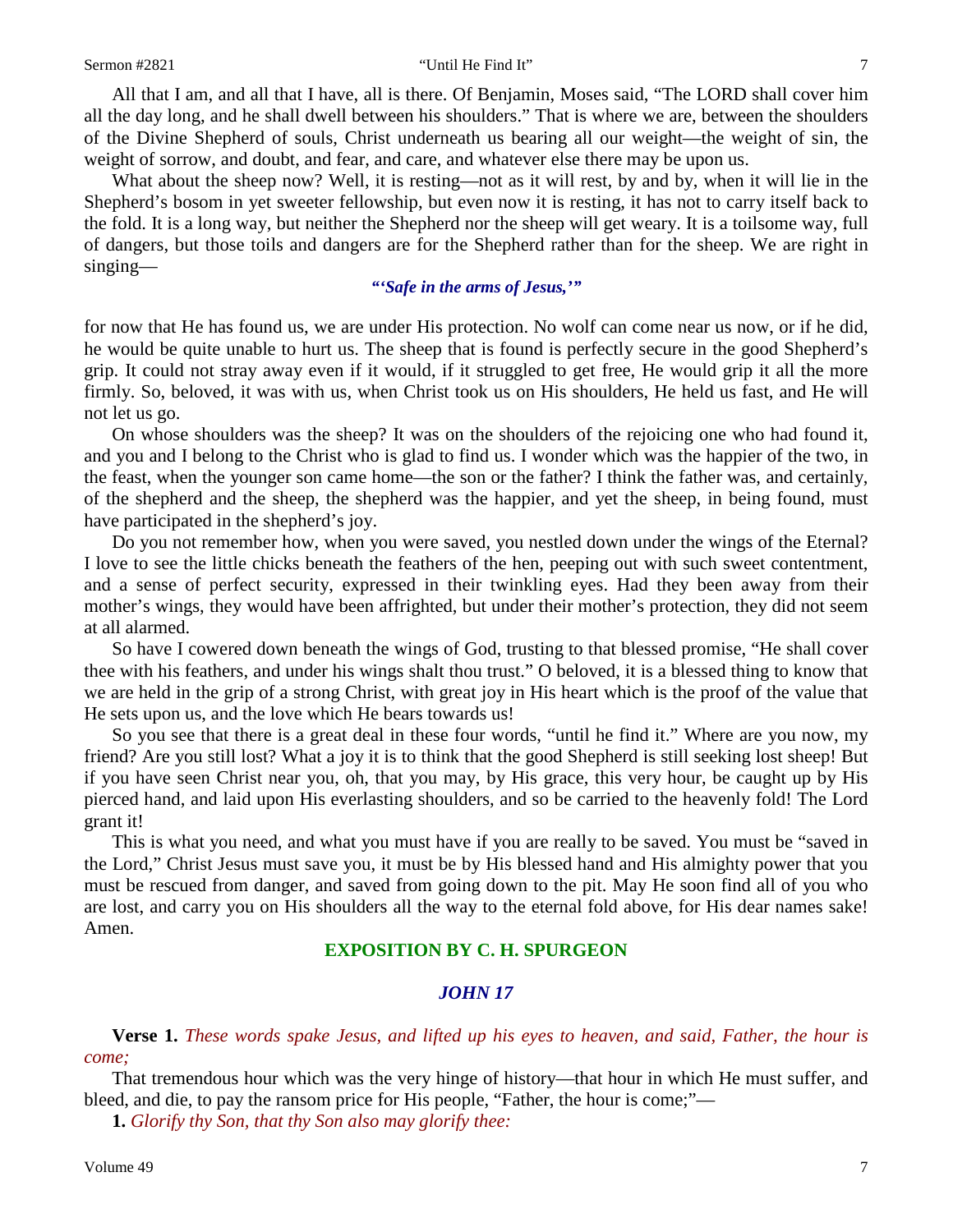In the endurance of the cross, there was a mutual glorification. It was the time of the Savior's humiliation, and yet, in a certain sense, He was never so glorious as when He died upon the tree. Then, too, He glorified His Father, vindicating divine justice, and manifesting divine love.

**2.** *As thou hast given him power over all flesh, that he should give eternal life to as many as thou hast given him.*

Christ, by His death, had power given Him over all flesh—that is the universal aspect of it, but there was a special purpose hidden within it, "that he should give eternal life to as many as thou hast given him."

**3.** *And this is life eternal, that they might know thee the only true God, and Jesus Christ, whom thou hast sent.*

Do you really know the only true God, and Jesus Christ, His Son? Have you been brought into such familiar acquaintance with God as to accept Jesus Christ as your Savior? Then you have eternal life, and you may rejoice that you have a life like that of God Himself, which can never die.

**4.** *I have glorified thee on the earth: I have finished the work which thou gavest me to do.*

What a blessed thing that our Savior was able to say this just before His death! Oh, that you and I may be able to utter some humble echo of this speech when we come to the end of our lives! This is indeed a life worth living.

**5.** *And now, O Father, glorify thou me with thine own self with the glory which I had with thee before the world was.*

"Take me up from earth again, re-clothe Me with that glory which, for a while, I have laid aside."

**6.** *I have manifested thy name unto the men which thou gavest me out of the world: thine they were, and thou gavest them me; and they have kept thy word.*

What high praise this was of Christ's disciples! "They have kept thy word." Poor creatures that they were, they often turned aside from the right path. They were oftentimes very ignorant, and very willful, yet the Lord knew that their hearts were right towards Him, and that they willed to learn, and desired to believe. So He saw in them what was often hidden, even from themselves, and He testified to His Father, "They have kept thy word."

**7-8.** *Now they have known that all things whatsoever thou hast given me are of thee. For I have given unto them the words which thou gavest me;*

Every preacher of the Gospel should see to it that this is true concerning himself. When we pass on to the people the words which God has given to us, we supply them with real spiritual food, and so we glorify God, but if we only give them our own words, we do but mock their hunger, and we dishonor God. Our blessed Master, though quite able to speak His own original thoughts, kept to the words of His Father, let us be careful to imitate His example.

**8-9.** *And they have received them, and have known surely that I came out from thee, and they have believed that thou didst send me. I pray for them: I pray not for the world, but for them which thou hast given me; for they are thine.*

There was a speciality in Christ's prayer now that He was nearing the end of His earthly life. He concentrated His intercessions upon the chosen people for whom He was about to shed His blood.

**10-11.** *And all mine are thine, and thine are mine; and I am glorified in them. And now I am no more in the world, but these are in the world, and I come to thee.*

The disciples were going to be left alone, and Christ's tender heart made Him lessen the pain of the separation by offering this great petition on their behalf.

**11.** *Holy Father, keep through thine own name those whom thou hast given me, that they may be one, as we are.*

This was as though He had said, "Thou hast given them to Me, My Father, to become My bride; and now I am about to die, and return to Thee, I give back this bride of Mine into Thy charge. Take care of her, I pray Thee, till I can come back again, and receive her unto Myself." There is such holy unity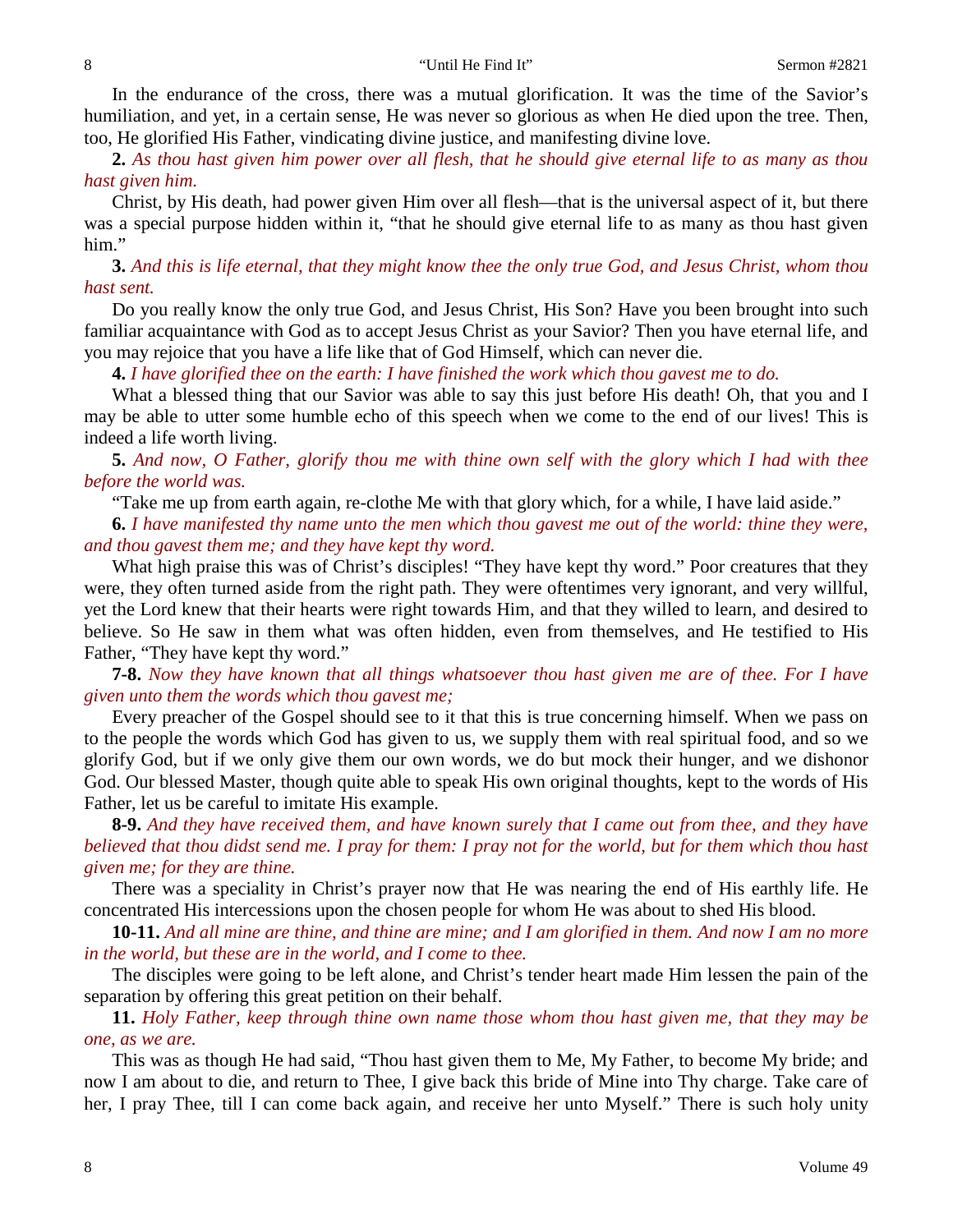between these Divine Persons of the Godhead that the Father first gives the elect to Christ, and then Christ commits the elect into the Father's keeping.

**12-13.** *While I was with them in the world, I kept them in thy name: those that thou gavest me I have kept, and none of them is lost, but the son of perdition; that the scripture might be fulfilled. And now I come to thee; and these things I speak in the world, that they might have my joy fulfilled in themselves.*

Are you dull and sad today? Does anything depress your spirits? It is not according to your Savior's mind that you should be unhappy, it is His will and purpose that His joy should be fulfilled in you. Ask for a sip from His cup of joy at this moment, one drop of His joy will make the dullest to be bright, and the saddest to be glad.

**14.** *I have given them thy word; and the world hath hated them, because they are not of the world, even as I am not of the world.*

He was a stranger here, and His people are also strangers and foreigners. We are not so much to be unworldly as to be other-worldly. We belong to another world, to another kingdom, even the kingdom of heaven.

**15.** *I pray not that thou shouldest take them out of the world, but that thou shouldest keep them from the evil.*

"Keep them in the world to battle with the evil, make them the salt that prevents putrefaction, and let them not lose their savor, let them not be contaminated by the evil in the midst of which they dwell."

**16-17.** *They are not of the world, even as I am not of the world. Sanctify them through thy truth: thy word is truth.*

It looks as though our Lord almost anticipated that question of Pilate, "What is truth?" Here is His answer, "Thy word is truth."

**18.** *As thou have sent me into the world, even so have I also sent them into the world.*

Christ was the sent One, and every Christian is also sent. All believers should be missionaries, sent forth upon a mission to bless the sons of men.

**19-20.** *And for their sakes I sanctify myself, that they also might be sanctified through the truth. Neither pray I for these alone, but for them also which shall believe on me through their word;*

Christ knew that His church would grow. He did not merely pray for the little handful of disciples who were with Him there, but He prayed for all who, in after years, would believe on Him.

**21.** *That they all may be one;*

That is the great prayer of Christ. There are not two churches, but one church. Christ is not the Head of two bodies, He has but one mystical body. There is but one Bridegroom, and there is but one bride that bride is His indivisible church. Hence His prayer, "That they all may be one;"—

**21.** *As thou, Father, art in me, and I in thee, that they also may be one in us: that the world may believe that thou hast sent me.*

Can the world believe in Christ till His church becomes more manifestly one? I fear not, so let us each one aim at the true unity of the one church of Jesus Christ. There are some who aim at this by separating themselves from everybody else, but I do not see how they promote unity in that way, I clearly and painfully see how they increase divisions and multiply strife wherever they go. But let us, beloved, to the utmost of our power, promote the unity of the body of Christ.

**22-23.** *And the glory which thou gavest me I have given them; that they may be one, even as we are one: I in them, and thou in me,—*

Do you understand this wonderful union? Jesus Christ in you, "I in them," and then the Father in Christ, "and thou in me,"—

**23.** *That they may be made perfect in one; and that the world may know that thou hast sent me, and hast loved them, as thou hast loved me.* 

This is a wonderful truth—that the Father loves the church even as He loves Jesus Christ His Son. When shall the world ever know this till the unity of the church is more clearly seen?